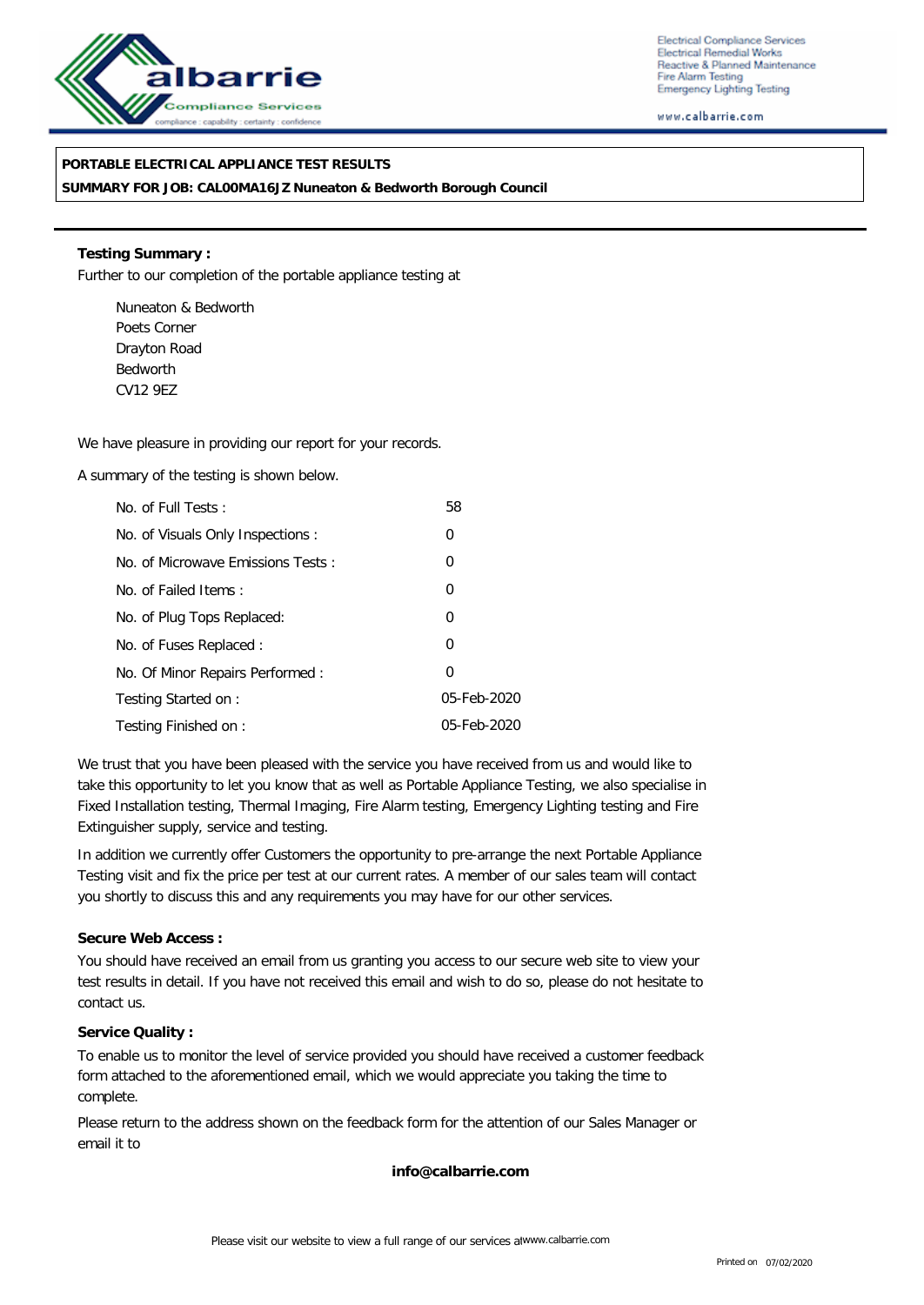

Electrical Compliance Services<br>Electrical Remedial Works<br>Reactive & Planned Maintenance<br>Fire Alarm Testing<br>Emergency Lighting Testing

www.calbarrie.com

# **CUSTOMER ACCEPTANCE**

| works as detailed. | I, the undersigned, confirm that the engineer has attended and carried out / completed to my satisfaction the |                 |
|--------------------|---------------------------------------------------------------------------------------------------------------|-----------------|
| Signature          |                                                                                                               |                 |
| <b>Print Name</b>  | Sally Cottrell                                                                                                | Date 05/02/2020 |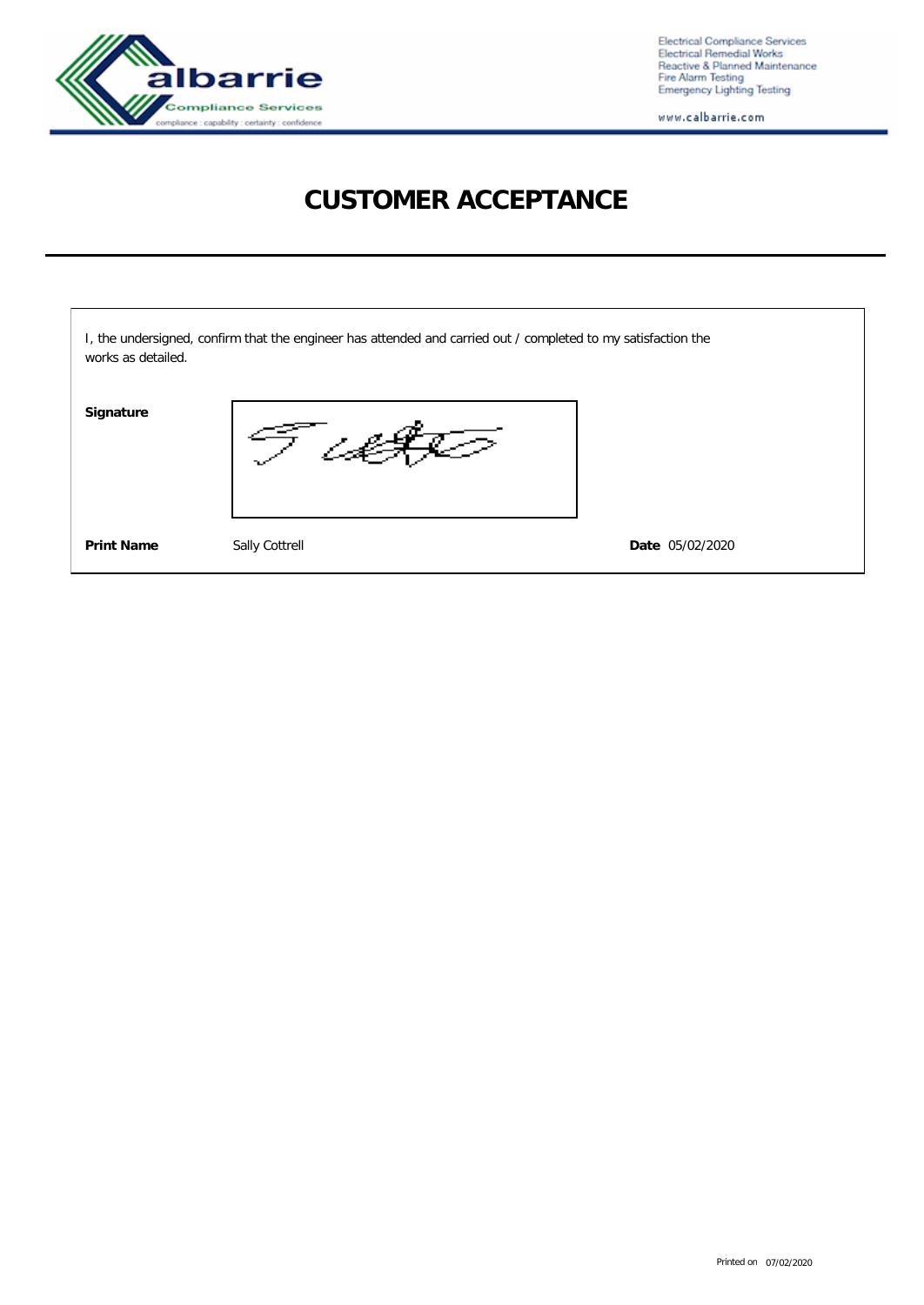

Electrical Compliance Services<br>Electrical Remedial Works<br>Reactive & Planned Maintenance<br>Fire Alarm Testing<br>Emergency Lighting Testing

www.calbarrie.com

#### **PORTABLE ELECTRICAL APPLIANCE TEST RESULTS**

### **EQUIPMENT REGISTER FOR JOB: CAL00MA16JZ Nuneaton & Bedworth Borough Council**

| EQUIP NO     | <b>DESCRIPTION</b>    | LOCATION                 | <b>FREQ</b>         | LAST        | <b>NEXT</b> | <b>STATUS</b> |
|--------------|-----------------------|--------------------------|---------------------|-------------|-------------|---------------|
| 000013307939 | Microwave             | Kitchen - Ground         | 12 $mth(s)$         | 05-Feb-2020 | 05-Feb-2021 | PASS          |
| 000013307940 | Toaster               | Kitchen - Ground         | $12 \text{ mth(s)}$ | 05-Feb-2020 | 05-Feb-2021 | PASS          |
| 000013307941 | Fridge                | Kitchen - Ground         | 12 $mth(s)$         | 05-Feb-2020 | 05-Feb-2021 | PASS          |
| 000013307942 | Freezer               | Kitchen - Ground         | 12 $mth(s)$         | 05-Feb-2020 | 05-Feb-2021 | PASS          |
| 000013307943 | Washing Machine       | Kitchen - Ground         | $12 \text{ mth(s)}$ | 05-Feb-2020 | 05-Feb-2021 | PASS          |
| 000013307944 | Dishwasher            | Kitchen - Ground         | $12 \text{ mth(s)}$ | 05-Feb-2020 | 05-Feb-2021 | PASS          |
| 000013307945 | Tea Urn               | Kitchen - Ground         | 12 $mth(s)$         | 05-Feb-2020 | 05-Feb-2021 | PASS          |
| 000013307946 | Kettle Base           | Kitchen - Ground         | 12 $mth(s)$         | 05-Feb-2020 | 05-Feb-2021 | PASS          |
| 000013307947 | Kettle                | Kitchen - Ground         | $12 \text{ mth(s)}$ | 05-Feb-2020 | 05-Feb-2021 | PASS          |
| 000013307948 | Grill                 | Kitchen - Ground         | $12 \text{ mth(s)}$ | 05-Feb-2020 | 05-Feb-2021 | PASS          |
| 000013307949 | Fridge                | Kitchen - Ground         | 12 $mth(s)$         | 05-Feb-2020 | 05-Feb-2021 | PASS          |
| 000013307950 | Blender               | Communal Lounge - Ground | 12 $mth(s)$         | 05-Feb-2020 | 05-Feb-2021 | PASS          |
| 000013307951 | <b>IEC</b> Lead       | Communal Lounge - Ground | $12 \text{ mth(s)}$ | 05-Feb-2020 | 05-Feb-2021 | PASS          |
| 000013307952 | Television            | Communal Lounge - Ground | $12 \text{ mth(s)}$ | 05-Feb-2020 | 05-Feb-2021 | PASS          |
| 000013307953 | Slow Cooker           | Communal Lounge - Ground | 12 $mth(s)$         | 05-Feb-2020 | 05-Feb-2021 | PASS          |
| 000013307954 | Blender               | Communal Lounge - Ground | $12 \text{ mth(s)}$ | 05-Feb-2020 | 05-Feb-2021 | PASS          |
| 000013307955 | Tea Urn               | Communal Lounge - Ground | $12 \text{ mth(s)}$ | 05-Feb-2020 | 05-Feb-2021 | PASS          |
| 000013307956 | <b>IEC</b> Lead       | Communal Lounge - Ground | $12 \text{ mth(s)}$ | 05-Feb-2020 | 05-Feb-2021 | PASS          |
| 000013307957 | Kettle                | Communal Lounge - Ground | $12 \text{ mth(s)}$ | 05-Feb-2020 | 05-Feb-2021 | PASS          |
| 000013307958 | Fan Heater            | Communal Lounge - Ground | $12 \text{ mth(s)}$ | 05-Feb-2020 | 05-Feb-2021 | PASS          |
| 000013307959 | Fan Heater            | Communal Lounge - Ground | $12 \text{ mth(s)}$ | 05-Feb-2020 | 05-Feb-2021 | PASS          |
| 000013307960 | Fan Heater            | Communal Lounge - Ground | $12 \text{ mth(s)}$ | 05-Feb-2020 | 05-Feb-2021 | PASS          |
| 000013307961 | AC Adaptor            | Communal Lounge - Ground | 12 $mth(s)$         | 05-Feb-2020 | 05-Feb-2021 | PASS          |
| 000013307962 | Fan                   | Communal Lounge - Ground | $12 \text{ mth(s)}$ | 05-Feb-2020 | 05-Feb-2021 | PASS          |
| 000013307963 | <b>Extension Lead</b> | Communal Lounge - Ground | $12 \text{ mth(s)}$ | 05-Feb-2020 | 05-Feb-2021 | PASS          |
| 000013307964 | AC Adaptor            | Communal Lounge - Ground | $12 \text{ mth(s)}$ | 05-Feb-2020 | 05-Feb-2021 | PASS          |
| 000013307965 | Lamp                  | Communal Lounge - Ground | $12 \text{ mth(s)}$ | 05-Feb-2020 | 05-Feb-2021 | PASS          |
| 000013307966 | <b>Extension Lead</b> | Communal Lounge - Ground | $12 \text{ mth(s)}$ | 05-Feb-2020 | 05-Feb-2021 | PASS          |
| 000013307967 | Vacuum Cleaner        | Communal Lounge - Ground | 12 $mth(s)$         | 05-Feb-2020 | 05-Feb-2021 | PASS          |
| 000013307968 | Lamp                  | Communal Lounge - Ground | 12 $mth(s)$         | 05-Feb-2020 | 05-Feb-2021 | PASS          |
| 000013307969 | Hi-Fi                 | Communal Lounge - Ground | $12 \text{ mth(s)}$ | 05-Feb-2020 | 05-Feb-2021 | PASS          |
| 000013307970 | AC Adaptor            | Communal Lounge - Ground | 12 $mth(s)$         | 05-Feb-2020 | 05-Feb-2021 | PASS          |
| 000013307971 | AC Adaptor            | Communal Lounge - Ground | 12 $mth(s)$         | 05-Feb-2020 | 05-Feb-2021 | PASS          |
| 000013307972 | Laminator             | Communal Lounge - Ground | 12 $mth(s)$         | 05-Feb-2020 | 05-Feb-2021 | PASS          |
| 000013307973 | Laminator             | Communal Lounge - Ground | $12 \text{ mth(s)}$ | 05-Feb-2020 | 05-Feb-2021 | PASS          |
| 000013307974 | Toaster               | Communal Lounge - Ground | 12 $mth(s)$         | 05-Feb-2020 | 05-Feb-2021 | PASS          |
| 000013307975 | Carving Knife         | Communal Lounge - Ground | 12 $mth(s)$         | 05-Feb-2020 | 05-Feb-2021 | PASS          |
| 000013307976 | Extension Lead        | Communal Lounge - Ground | 12 $mth(s)$         | 05-Feb-2020 | 05-Feb-2021 | PASS          |

Please visit our website to view a full range of our services at www.calbarrie.com<br>
Printed on07/02/2020<br>
Printed on07/02/2020